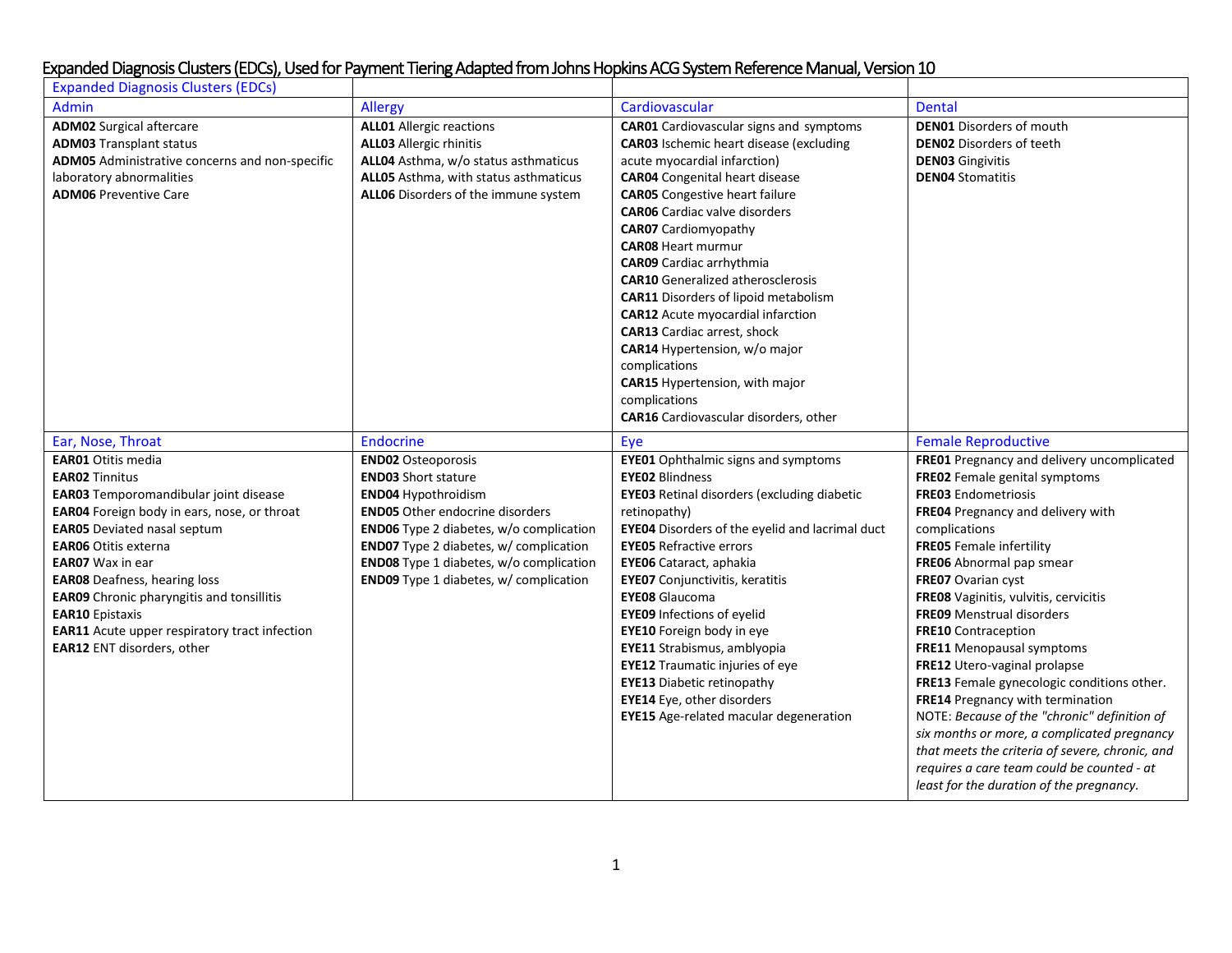| <b>Expanded Diagnosis Clusters (EDCs)</b>        |                                             |                                                   |                                                                          |
|--------------------------------------------------|---------------------------------------------|---------------------------------------------------|--------------------------------------------------------------------------|
| Gastrointestinal/Hepatic                         | <b>General Signs and Symptoms</b>           | <b>General Surgery</b>                            | Genetic                                                                  |
| <b>GAS01</b> Gastrointestinal signs and symptoms | <b>GSI01</b> Nonspecific signs and symptoms | <b>GSU01</b> Anorectal conditions                 | <b>GTC01</b> Chromosomal anomalies                                       |
| GAS02 Inflammatory bowel disease                 | GSI02 Chest pain                            | <b>GSU02</b> Appendicitis                         | <b>GTC02</b> Inherited metabolic disorders                               |
| <b>GAS03</b> Constipation                        | GSI03 Fever                                 | GSU03 Benign and unspecified neoplasm             |                                                                          |
| <b>GAS04</b> Acute hepatitis                     | <b>GSI04</b> Syncope                        | GSU04 Cholelithiasis, cholecystitis               | NOTE: Congenital Disorders are found in the                              |
| <b>GAS05</b> Chronic liver disease               | <b>GSI05</b> Nausea, vomiting               | GSU05 External abdominal hernias,                 | genetic condition group. It's one of the                                 |
| <b>GAS06</b> Peptic ulcer disease                | <b>GSI06</b> Debility and undue fatigue     | hydroceles                                        | smaller "condition buckets", containing                                  |
| <b>GAS07</b> Gastroenteritis                     | <b>GSI07</b> Lymphadenopathy                | <b>GSU06</b> Chronic cystic disease of the breast | those defined as "chromosomal anomalies"                                 |
| GAS08 Gastroesophageal reflux                    | GSI08 Edema                                 | GSU07 Other breast disorders                      | and "inherited metabolic disorders". So in a                             |
| GAS09 Irritable bowel syndrome                   |                                             | <b>GSU08</b> Varicose veins of lower extremities  | patient with Down's Syndrome example,                                    |
| <b>GAS10</b> Diverticular disease of colon       |                                             | GSU09 Nonfungal infections of skin and            | related heart conditions or esophageal                                   |
| <b>GAS11</b> Acute pancreatitis                  |                                             | subcutaneous tissue                               | conditions such as congenital abnormalities                              |
| <b>GAS12</b> Chronic pancreatitis                |                                             | GSU10 Abdominal pain                              | of the heart or congenital abnormalities of                              |
| <b>GAS13</b> Lactose intolerance                 |                                             | GSU11 Peripheral vascular disease                 | esophagus would be counted in a separate                                 |
| GAS14 Gastrointestinal/Hepatic disorders, other  |                                             | <b>GSU12</b> Burns $-1$ <sup>st</sup> degree      | condition category related to the body                                   |
|                                                  |                                             | <b>GSU13</b> Aoritc aneurysm                      | system these conditions affect, such as                                  |
|                                                  |                                             | GSU14 Gastrointestinal obstruction                | cardiology or gastrointestinal.                                          |
|                                                  |                                             | /perforation                                      |                                                                          |
|                                                  |                                             |                                                   |                                                                          |
| Genito-urinary                                   | Hematologic                                 | <b>Infections</b>                                 | <b>Malignancies</b>                                                      |
| <b>GUR01</b> Vesicoureteral reflux               | HEM01 Other hemolytic anemia                | <b>INFO1 Tuberculosis infection</b>               | MAL01 Malignant neoplasms of the skin                                    |
| <b>GUR02</b> Undescended testes                  | HEM02 Iron deficiency, other deficiency     | <b>INFO2</b> Fungal infections                    | MAL02 Low impact malignant neoplasms                                     |
| <b>GUR03</b> Hypospadias, other penile anomalies | anemias                                     | <b>INF03</b> Infectious mononucleosis             | <b>MAL03</b> High impact malignant neoplasms                             |
| <b>GUR04 Prostatic hypertrophy</b>               | <b>HEM03 Thrombophlebitis</b>               | INF04 HIV, AIDS                                   | MAL04 Malignant neoplasms, breast                                        |
| <b>GUR05</b> Stricture of urethra                | <b>HEM04</b> Neonatal jaundice              | <b>INF05</b> Sexually transmitted diseases        | MAL05 Malignant neoplasms, cervix, uterus                                |
| <b>GUR06</b> Urinary symptoms                    | <b>HEM05</b> Aplastic anemia                | <b>INF06</b> Viral syndromes                      | MAL06 Malignant neoplasms, ovary                                         |
| <b>GUR07</b> Other male genital disease          | <b>HEM06</b> Deep vein thrombosis           | <b>INF07</b> Lyme disease                         | MAL07 Malignant neoplasms, esophagus                                     |
| <b>GUR08</b> Urinary tract infections            | HEM07 Hemophilia, coagulation disorder      | <b>INFO8</b> Septicemia                           | MAL08 Malignant neoplasms, kidney                                        |
| <b>GUR09 Renal calculi</b>                       | HEM08 Hematologic disorders, other          | INF09 Infections, other                           | MAL09 Malignant neoplasms, liver and biliary                             |
| <b>GUR10 Prostatitis</b>                         | <b>HEM09</b> Sickle cell disease            |                                                   | tract                                                                    |
| <b>GUR11</b> Incontinence                        |                                             |                                                   | MAL10 Malignant neoplasms, lung                                          |
| <b>GUR12</b> Genito-urinary disorders, other     |                                             |                                                   | MAL11 Malignant neoplasms, lymphomas                                     |
|                                                  |                                             |                                                   | MAL12 Malignant neoplasms, colorectal                                    |
|                                                  |                                             |                                                   | <b>MAL13</b> Malignant neoplasms, pancreas                               |
|                                                  |                                             |                                                   | MAL14 Malignant neoplasms, prostate                                      |
|                                                  |                                             |                                                   | MAL15 Malignant neoplasms, stomach                                       |
|                                                  |                                             |                                                   | <b>MAL16</b> Acute leukemia<br><b>MAL18</b> Malignant neoplasms, bladder |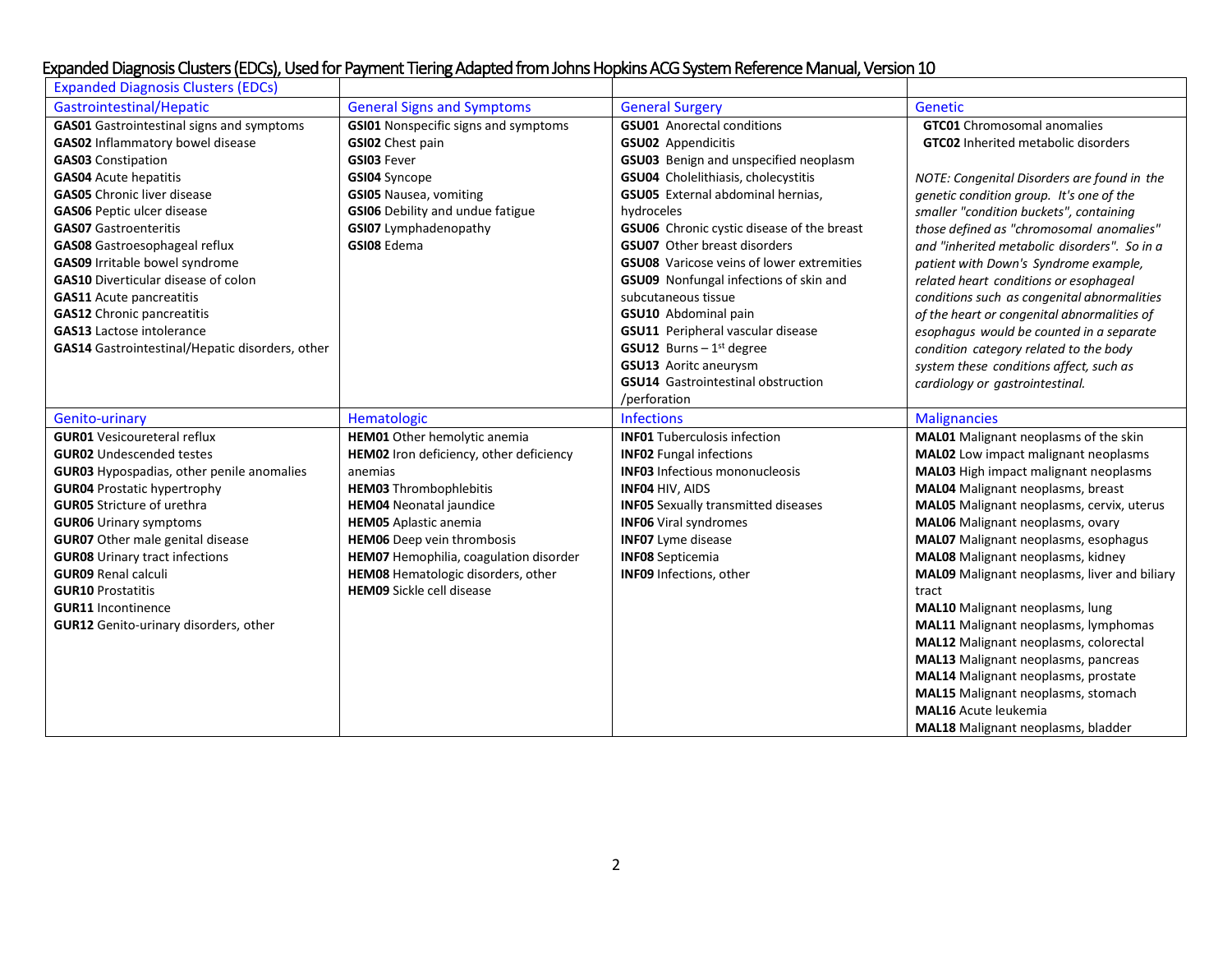| <b>Expanded Diagnosis Clusters (EDCs)</b>          |                                        |                                                |                                               |
|----------------------------------------------------|----------------------------------------|------------------------------------------------|-----------------------------------------------|
| Musculoskeletal                                    | <b>Neonatal</b>                        | Neurologic                                     | <b>Nutrition</b>                              |
| <b>MUS01</b> Musculoskeletal signs and symptoms    | NEW01 Newborn status, uncomplicated    | <b>NUR01</b> Neurologic signs and symptoms     | <b>NUT01</b> Failure to thrive                |
| <b>MUS02</b> Acute sprains and strains             | NEW02 Newborn status, complicated      | <b>NUR02 Headaches</b>                         | <b>NUT02</b> Nutritional deficiencies         |
| <b>MUS03</b> Degenerative joint disease            | NEW03 Low birth weight                 | <b>NUR03</b> Peripheral neuropathy, neuritis   | <b>NUT03 Obesity</b>                          |
| <b>MUS04</b> Fractures (excluding digits)          | <b>NEW04 Prematurity</b>               | <b>NUR04</b> Vertiginous syndromes             | NUT04 Nutritional disorders, other            |
| <b>MUS05 Torticollis</b>                           | NEW05 Disorders of newborn period      | <b>NUR05</b> Cerebrovascular disease           |                                               |
| <b>MUS06 Kyphoscoliosis</b>                        |                                        | <b>NUR06</b> Parkinson's disease               |                                               |
| <b>MUS07</b> Congenital hip dislocation            |                                        | <b>NUR07</b> Seizure disorder                  |                                               |
| MUS08 Fractures and dislocations/digits only       |                                        | <b>NUR08</b> Multiple sclerosis                |                                               |
| MUS09 Joint disorders, trauma related              |                                        | <b>NUR09</b> Muscular dystrophy                |                                               |
| MUS10 Fracture of neck of femur (hip)              |                                        | <b>NUR10</b> Sleep problems                    |                                               |
| MUS11 Congenital anomalies of limbs, hands,        |                                        | <b>NUR11</b> Dementia and delirium             |                                               |
| and feet                                           |                                        | NUR12 Quadriplegia and paraplegia              |                                               |
| <b>MUS12</b> Acquired foot deformities             |                                        | <b>NUR15 Head injury</b>                       |                                               |
| MUS13 Cervical pain syndromes                      |                                        | NUR16 Spinal cord injury/disorders             |                                               |
| MUS14 Low back pain                                |                                        | NUR17 Paralytic syndromes, other               |                                               |
| MUS15 Bursitis, synovitis, tenosynovitis           |                                        | <b>NUR18</b> Cerebral palsy                    |                                               |
| <b>MUS16</b> Amputation status                     |                                        | <b>NUR19</b> Developmental disorder            |                                               |
| MUS17 Musculoskeletal disorders, other             |                                        | <b>NUR20</b> Central nervous system infections |                                               |
|                                                    |                                        | NUR21 Neurologic disorders, other              |                                               |
|                                                    |                                        | <b>NUR22 Migraines</b>                         |                                               |
| <b>Psychosocial/Mental Health</b>                  | Reconstructive                         | Renal                                          | Respiratory                                   |
| PSY01 Anxiety, neuroses                            | <b>REC01</b> Cleft lip and palate      | <b>RENO1</b> Chronic renal failure             | <b>RES01</b> Respiratory signs and symptoms   |
| PSY02 Substance use                                | <b>REC02</b> Lacerations               | RENO2 Fluid/electrolyte disturbances           | RES02 Acute lower respiratory tract infection |
| PSY03 Tobacco use                                  | <b>REC03</b> Chronic ulcer of the skin | <b>RENO3</b> Acute renal failure               | RES03 Cystic fibrosis                         |
| PSY04 Behavior problems                            | REC04 Burns--2nd and 3rd degree        | <b>RENO4</b> Nephritis, nephrosis              | RES04 Emphysema, chronic bronchitis, COPD     |
| PSY05 Attention deficit disorder                   |                                        | RENO5 Renal disorders, other                   | RES05 Cough                                   |
| PSY06 Family and social problems                   |                                        |                                                | RESO6 Sleep apnea                             |
| <b>PSY07</b> Schizophrenia and affective psychosis |                                        |                                                | <b>RESO7 Sinusitis</b>                        |
| PSY08 Personality disorders                        |                                        |                                                | <b>RES08 Pulmonary embolism</b>               |
| PSY09 Depression                                   |                                        |                                                | <b>RES09 Tracheostomy</b>                     |
| PSY10 Psychologic signs and symptoms               |                                        |                                                | <b>RES10 Respiratory failure</b>              |
| PSY11 Psychosocial disorders, other                |                                        |                                                | RES11 Respiratory disorders, other            |
| PSY12 Bipolar disorder                             |                                        |                                                |                                               |
|                                                    |                                        |                                                |                                               |
|                                                    |                                        |                                                |                                               |
|                                                    |                                        |                                                |                                               |